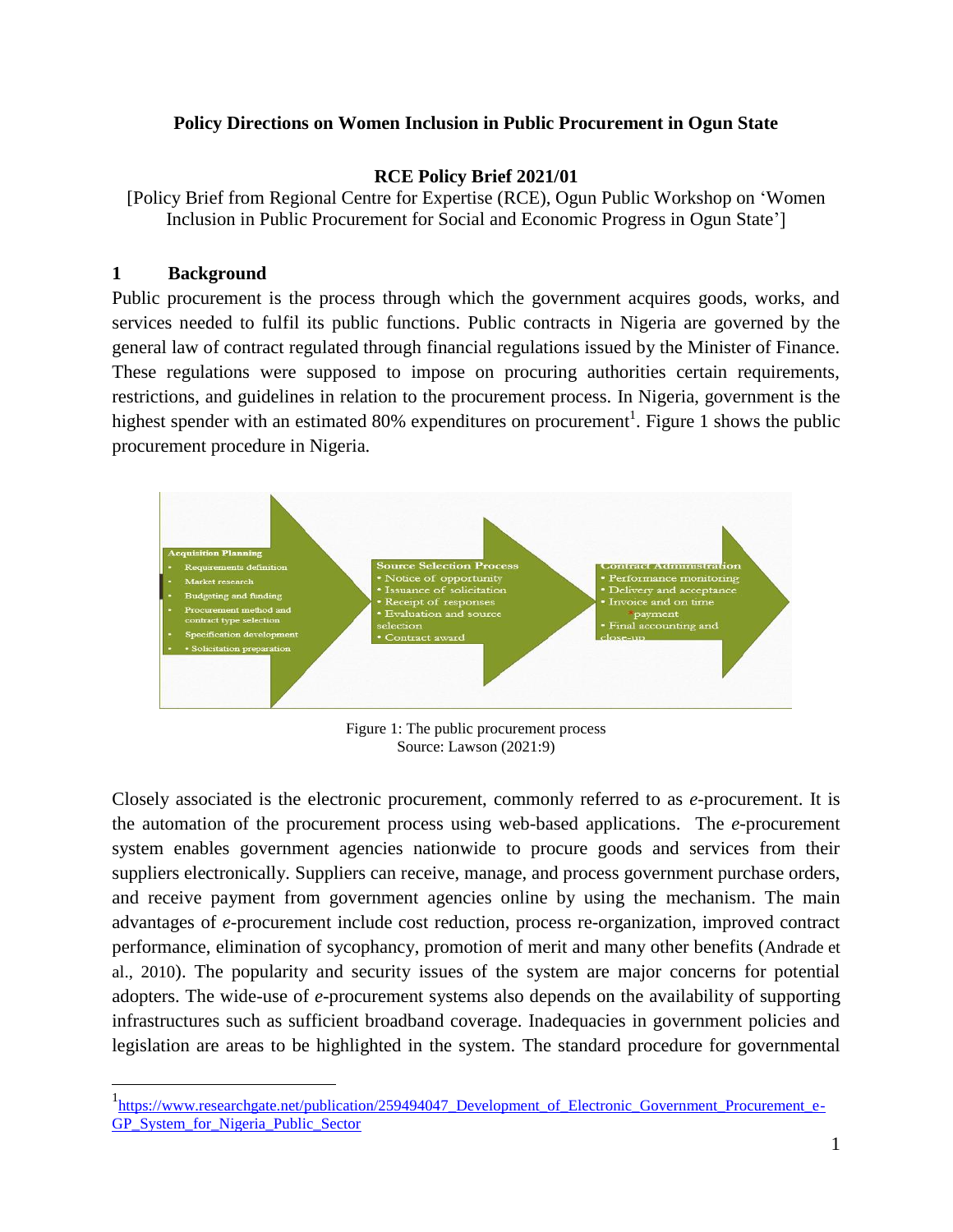tendering process which mandates the buying of printed tender documents in physical offices by interested parties in person is a good example. Figure 2 shows the e-procurement cycle.

| Reporting             |                           | Requisitioning          |
|-----------------------|---------------------------|-------------------------|
| E-Payment<br>Schedule |                           | <b>Approval</b>         |
| E-Payment             | E-Procurement<br>Cycle    | E-Tendering             |
| E-Invoicing           |                           | Receiving of<br>Tenders |
| <b>E-Receipts</b>     | Purchase<br><b>Orders</b> | Awarding<br>the Bid     |

Figure 2: E-Procurement Cycle Source: Lawson (2021:11) from Alamy Stock Photo

## **2 Women in Public Procurement**

According to the World Bank (2019), about 49% of Nigeria's population are women and economically empowered women contribute highly to an improved quality of life to men, women, families and communities. According to the World Bank, every year governments in developing countries spend 15-22% of their GDP on procurement<sup>2</sup>. The United Nations defines a women-owned business as *a legal entity in any field that is more than 51-per-cent owned, managed and controlled by one or more women*. Classification of women-owned vendors allows for collection of data, but also to target assistance and preferential treatment to women-owned businesses, enabling them to compete for contracts and enter the procurement market. Women entrepreneurs face unique challenges as a result of discriminatory practices and attitudes. Women form 65% of small scale trades in Africa in Nigeria we call it petty trading. This hinders capacity to meet the requirement of large government contracts. Limited education and exposure subdue knowledge of procurement opportunities and its procedure. Women are also set back for lack of access to finance and other assets required for procurements. Women don't own land or inherit land in Africa and of course in Ogun State by the norms and practices. Figure 3 details of the United Nations statistics on the contribution of women in different parameters.

 $\overline{a}$ 

<sup>&</sup>lt;sup>2</sup>[www.open-contracting.org/gender](http://www.open-contracting.org/gender)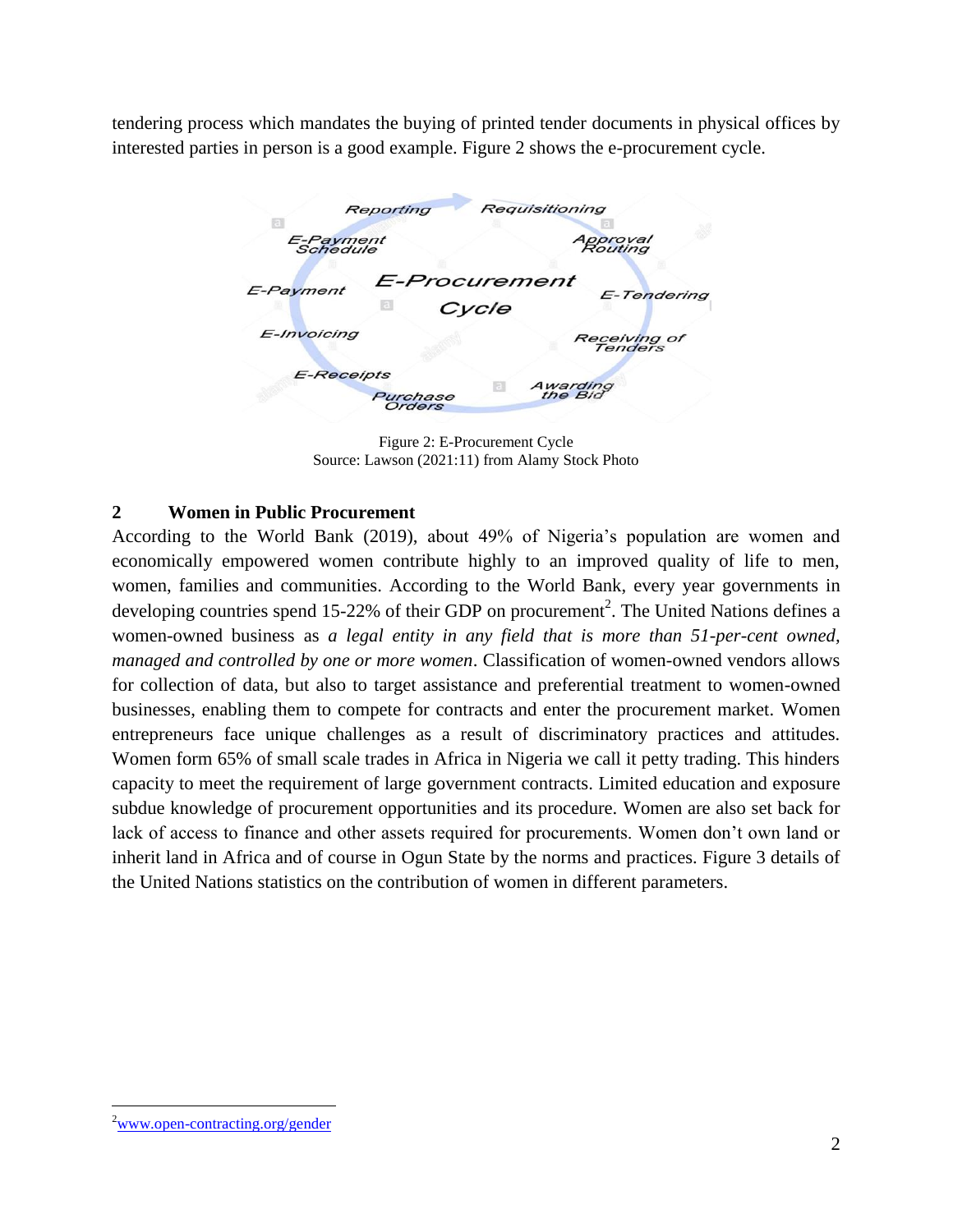

Figure 3: United Nations Statistics on the Contributions of Women Source: Lawson (2021:15)

# **3 Learning Outcomes from Other Countries**

- Colombia's is advancing towards a more gender-balanced public procurement by promoting the inclusion of women through requirements in public procurement processes which gave additional points to businesses which had a 10% participation of breadwinning moms.
- Dominican Republic<sup>3</sup> has employed gender-responsive procurement to improve the inclusion of women-led businesses. Over the past few years, the country's new public procurement strategy led to a 16% increase in contracts awarded to smaller businesses led by women, from 10% of these deals in 2012, representing spending of US\$41 million, to 26% in 2019 with a value of US \$125 million.
- Kenya has 30% of contract for Youth, Women and Persons with Disability (YWPD).
- South Africa is earmarking 40% of all contracts for Women.

 $\overline{a}$ 

# **4 Women and Barriers in Public Procurement in Ogun State**

A common complaint among women-owned businesses is that they are not aware of and do not know how to access public procurement opportunities. Also, women entrepreneurs interested in doing business with the government do not have the financial literacy to properly maintain their records and accounts audited every year. In addition, financial requirements such as performance

<sup>&</sup>lt;sup>3</sup>[https://www.open-contracting.org/2020/09/23/women-win-one-in-four-contracts-in-the-dominican-republic-thanks](https://www.open-contracting.org/2020/09/23/women-win-one-in-four-contracts-in-the-dominican-republic-thanks-to-inclusive-procurement-reforms/)[to-inclusive-procurement-reforms/](https://www.open-contracting.org/2020/09/23/women-win-one-in-four-contracts-in-the-dominican-republic-thanks-to-inclusive-procurement-reforms/)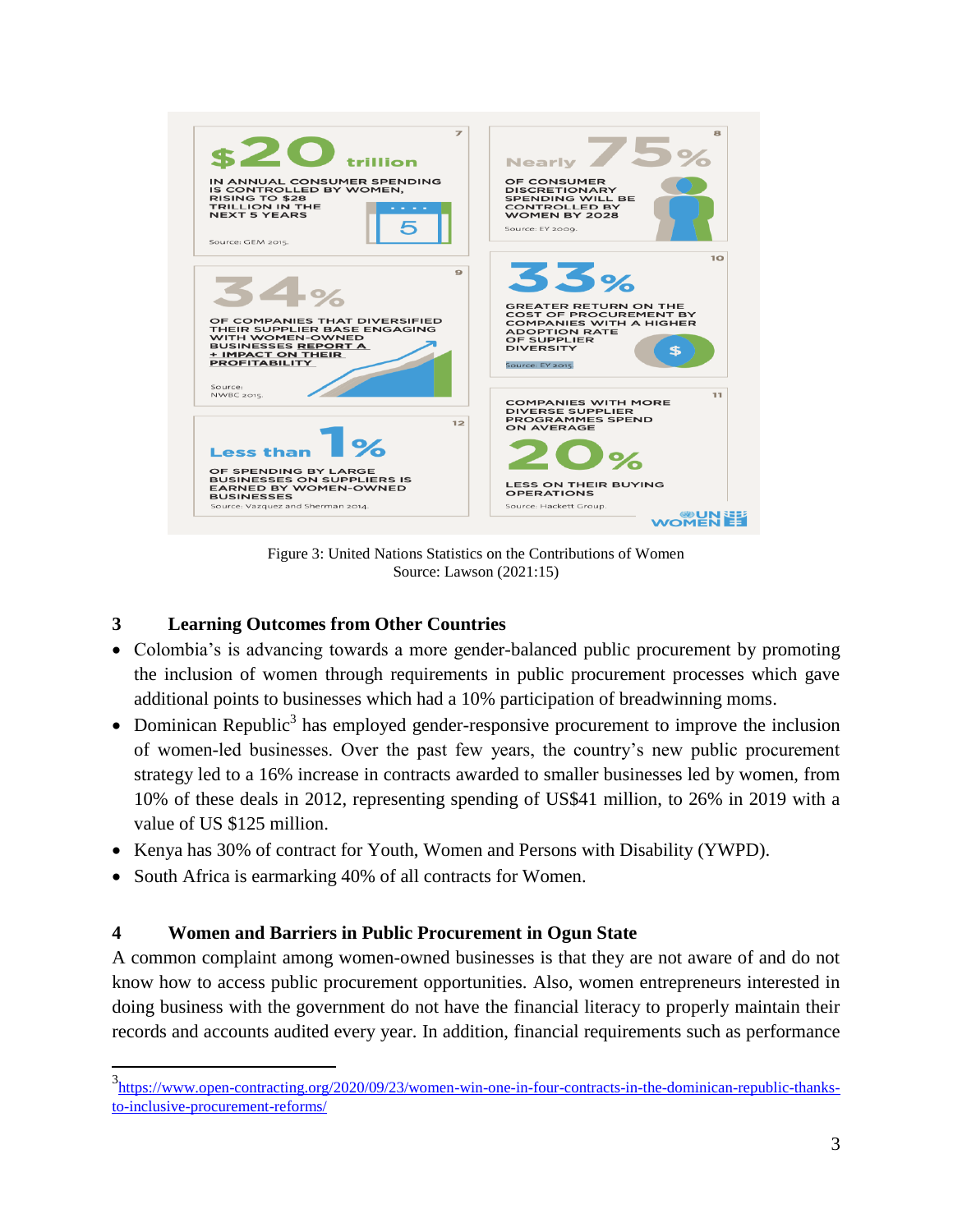bond and fees for tender documents, are also beyond the reach of some women-owned businesses. For instance, from a cross-section of 72 participants at the Women for Public Procurement Workshop organised by the Regional Centre of Expertise (RCE) Ogun, statistics shown in Figure 4 reveal that 80.56% are married, 21.13% have Secondary School Certificate qualification, 55.56% have family size of between 4 and 6, 84.29% are self-owned businesses; 59.15% have unregistered business and 67.12% indicate finance as a major challenge to the business and public procurement.



Figure 4: Demographics of Women Participants at the W4PP Workshop Source: RCE Ogun, 2021

Other challenges faced are:

- Women tenders are often smaller compared to those from men.
- Women tend to be in less-profitable sectors, such as retail sales and services.
- Women led businesses have owners who tend to have more family and care responsibilities.
- Sexual harassment and discrimination certain positions are not easily attained by women especially unmarried women.
- Logistic issues and challenges.
- Bureaucratic tendencies in registration and licensing.
- Delay in payment for services rendered.
- Patriarchal norms entrenched in some institutional set up.
- Educational gaps and religious dictates.

### **5 What Can Policy Makers Do?**

Define what a women-led business means in your context and identify women-led businesses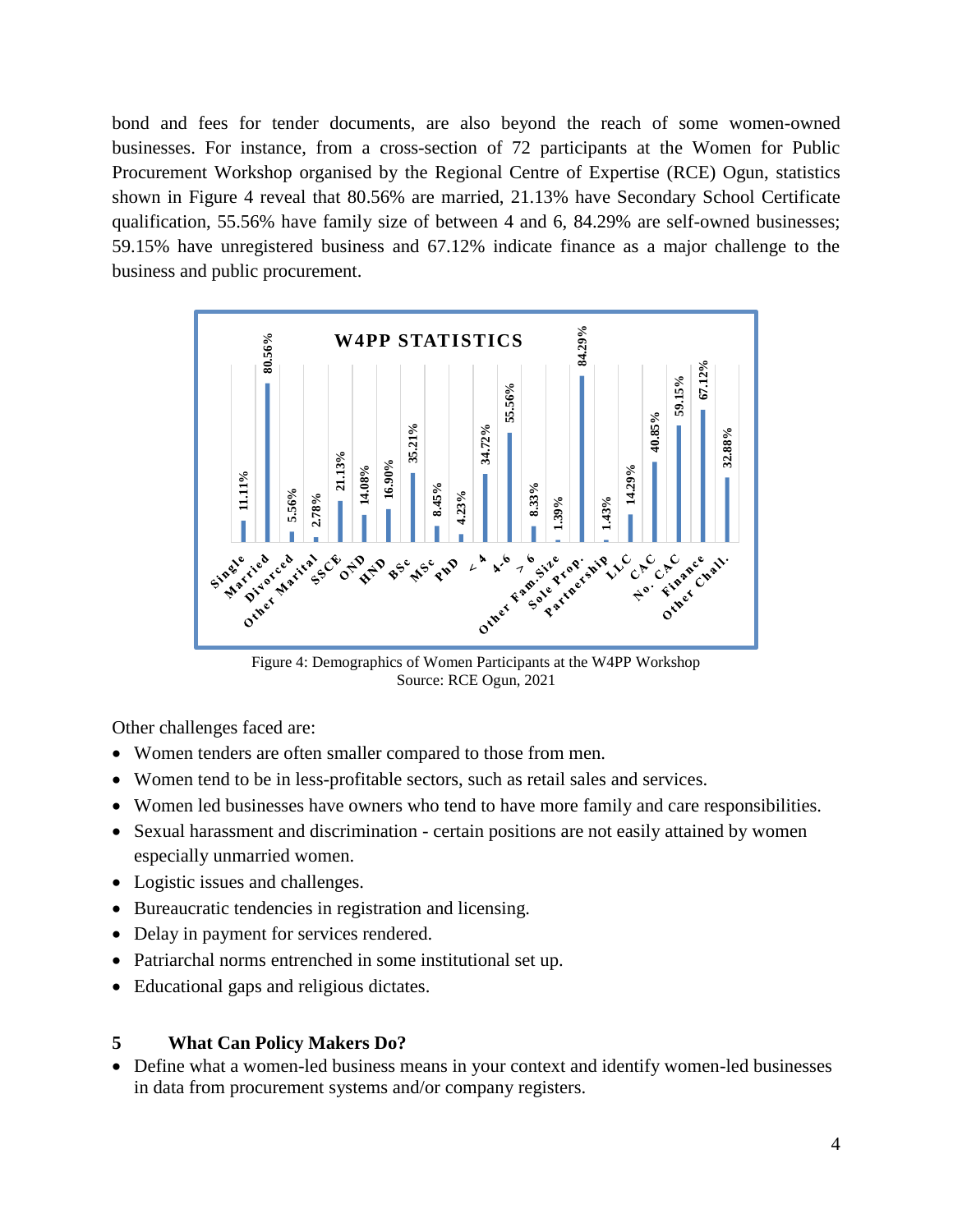- Publish information about the planning, tender, award, contract and implementation of public contracts to demystify the process and empower businesses with access to information.
- Simplify application procedures and tender requirements by streamlining and standardizing tender documentation and prequalification procedures.
- Ensuring prompt payment can give women-led businesses more confidence to bid. If businesses are not paid on time, they may have difficulty getting access to bridge financing.
- Facilitate the creation of a gender-responsive public procurement market by engaging diverse stakeholders
- Foster an inclusive public procurement market and entrepreneurship ecosystem by generating spaces for the joint development of initiatives that strengthen women's entrepreneurship and support gender-responsive procurement programs.
- Increase capacity building for women.

## **6 Concluding Remarks**

In summary, through digital and financial literacy, women entrepreneurs can be positioned to fully reap the benefits of public procurement in Nigeria. Also, women should foster more networking which centers around meeting like-minded people leading to sharing information and access to new business opportunities. More so, networking which can be informal or formal helps to build mutually beneficial connections with others for career development or business growth. For the most part, collaboration and partnership will grow networking among women intending to bid for public procurement.

### **References**

- Andrade P., Alturas B., Oliveira T. (2010) Electronic Procurement: Dealing with Supplier Adoption. In: Quintela Varajão J.E., Cruz-Cunha M.M., Putnik G.D., Trigo A. (eds) ENTERprise Information Systems. CENTERIS 2010. Communications in Computer and Information Science, vol 109. Springer, Berlin, Heidelberg. [https://doi.org/10.1007/978-3-642-16402-6\\_19](https://doi.org/10.1007/978-3-642-16402-6_19)
- Barbara, Z. (2013). Gender, Trade and Public Procurement Policy Author: Commonwealth Secretariat 2013.
- Kithatu-Kiwekete, A. (2017). Gender Based E-procurement within the City of Johannesburg Metropolitan Municipality: Empowering women through public procurement. *International Journal of ebusiness and e-government Studies.* 9(1).
- Saniah, R., Nurul, A., Salleh., Faisal, Z., & Aizul, N. H. (2016). The Benefits and Challenges of Eprocurement Implementation: A Case Study of Malaysian Company. *International Journal of Economics and Financial*. 6(7) 329-332.
- Songezo, M. (2019). The Use of Public Procurement for Socioeconomic Reform in Democratic South Afrika: Triumphs and Challenges two Decades. Public Contract Law Journal. 48(2).
- Williams-Elegbe, S. (2012). The Reform and Regulation of Public Procurement in Nigeria. *Public Contract Law Journal.* 41(2) 339-366.

### **Contact Details**

Regional Centre for Expertice (RCE), Ogun 5<sup>th</sup> Floor, CUCRID Building, Covenant University, Ota, Ogun State, Nigeria Website: http://rce.covenantuniversity.edu.ng/ Email: [rce@covenantuniversity.edu.ng](mailto:rce@covenantuniversity.edu.ng)